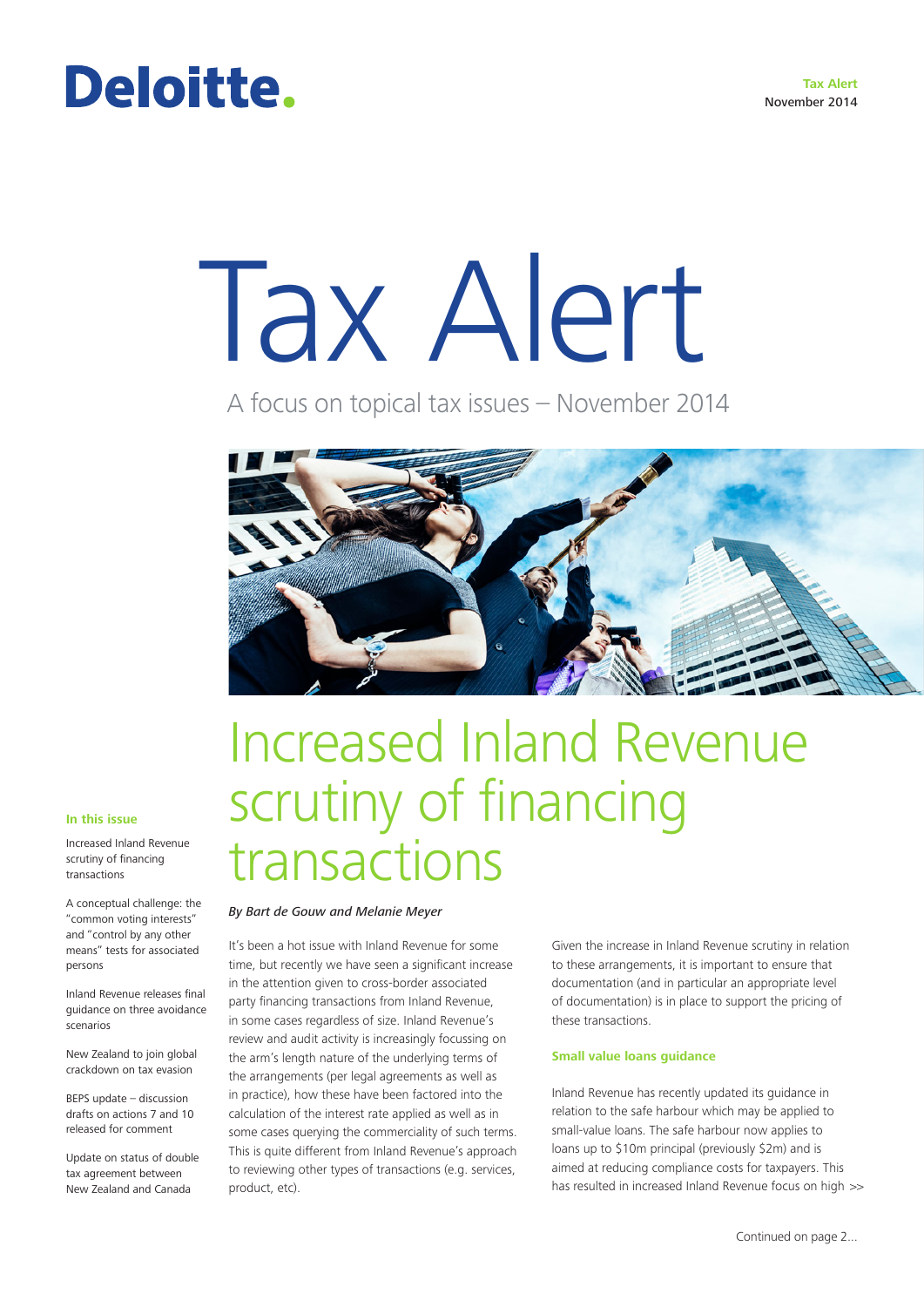

Bart de Gouw Director +64 (9) 303 0889 bdegouw@deloitte.co.nz



Melanie Meyer Associate Director +64 (4) 470 3575 melaniemeyer@deloitte.co.nz

value loans in excess of \$10m. However while some taxpayers may be able to rely on the small value loan guidance in the absence of more robust analysis, it is important to note that the issues Inland Revenue has started to raise are relevant for both large and small loans alike.

To illustrate, both the following loans fall within the small value loan threshold and could be priced using Inland Revenue's guidance (currently base rate plus 200 basis points). However given the terms of the loans it is unlikely that the same base rate would be appropriate, and therefore each loan would have a different arm's length interest rate.

- 1. A \$5m AUD denominated loan which is repayable on demand
- 2. A \$5m NZD denominated loan with a five year term

For the first loan an appropriate base rate would likely be an AUD overnight rate, however for the second loan a five year NZD government bond rate (at commencement date) would be more appropriate. As such, to determine an appropriate base rate, key terms such as currency, maturity, prepayment / repayment, and interest reset clauses must be taken into consideration.

For completeness the Australian Taxation Office is also looking to implement similar small value loan guidance; however this is a work in progress and is likely to be released at a later date.

#### **Inland Revenue activity**

In its financing guidance, Inland Revenue has noted that its focus is on:

- All inbound loans over \$10m
- Outbound loans of all sizes; and
- The use of low credit ratings to determine interest rates, specifically non-investment grade ratings (S&P's BB or lower).

Based on recent experience, Inland Revenue's reviews in this area are incorporating attempts to re-price loans to determine whether the interest rate applied is arm's length by also considering the effect of certain elements of the arrangement that may have been previously glossed over. For example:

- Prepayment clauses;
- Repayable on demand clauses;
- Interest rate re-set provisions;
- Maturity of loan;
- Break costs to terminate / renegotiate the financing (or more specifically, the absence of break costs clauses)
- Implied guarantees.

Previously Inland Revenue accepted many of these clauses at face value as they were legally enforceable by loan agreements in place; however there is now more scrutiny of the actual terms themselves on review, including whether they are commercially acceptable, and whether "comparable loans" being used to support the interest rate applied are truly comparable.

Terms such as interest rate resets and repayment / prepayment clauses, which provide flexibility in the length or price of intercompany loans, present difficulties when Inland Revenue attempts to re-price the loan for comparability / review purposes. Other issues are becoming increasingly common, for example, for Australian tax purposes loan agreements often include a clause which states that the arrangement is for a maximum of 10 years - this is to ensure that the financing is not recharacterised as equity from an Australian perspective. The actual maturity of the loan is often different and conflicts with the 10-year clause (e.g. on demand, 3 year term), and this presents difficulties for Inland Revenue which may attempt to re-price the loan as a 10-year loan with a 10-year base rate, when an overnight rate may be more appropriate.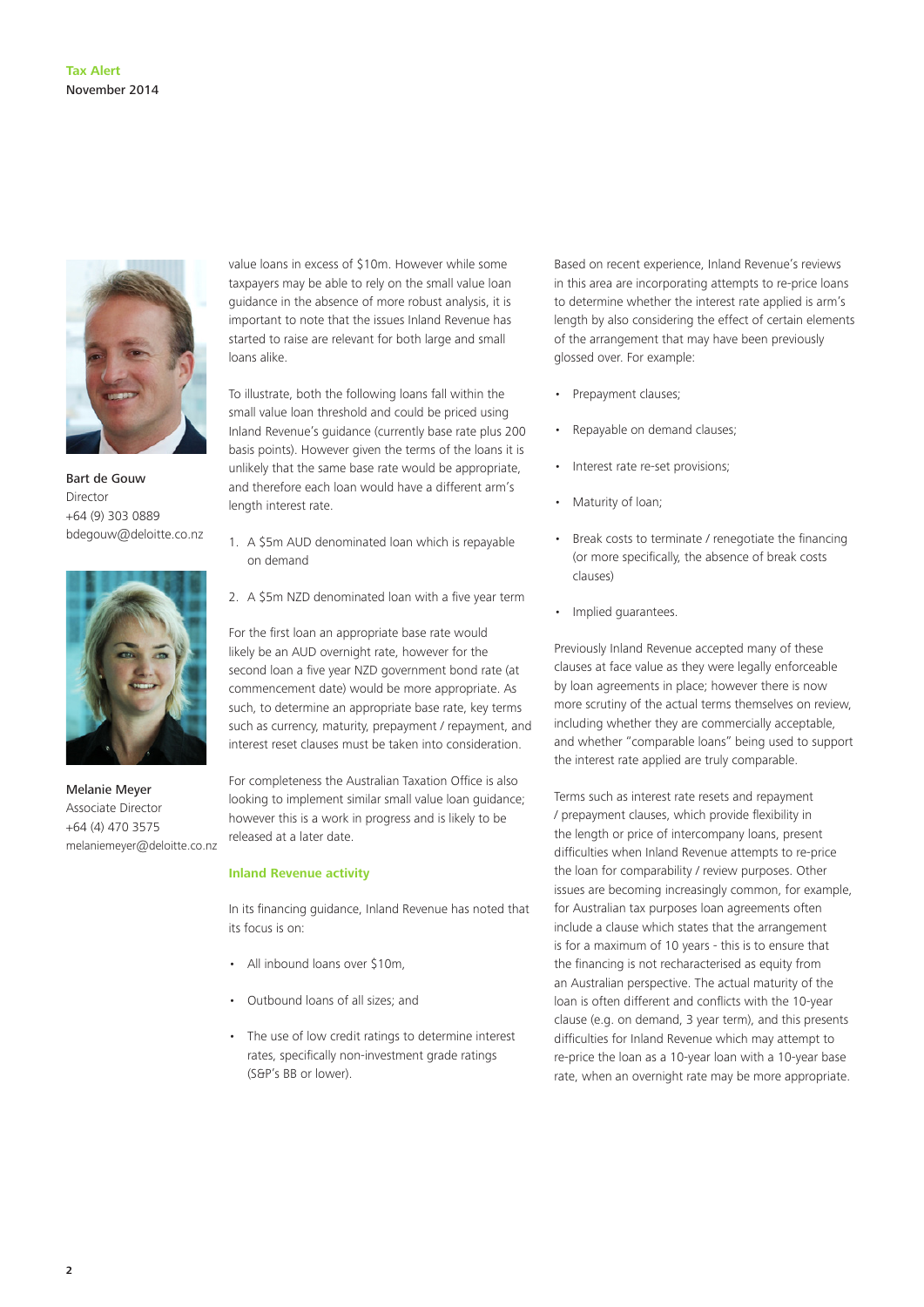### We recommend that taxpayers review the terms of existing arrangements carefully.



It is therefore important to ensure that documentation is in place (which can be provided to Inland Revenue) which sets out how the terms of the loan interact and how these terms have been factored into determining the interest rate. In the absence of adequate documentation and comparability, the Inland Revenue has, in some cases, ignored the effect of certain terms, and in exceptional circumstances, recharacterised the term(s) when attempting to re-price the loan.

We recommend that taxpayers review the terms of existing arrangements carefully, giving particular consideration to the terms mentioned above. Any new financing arrangements entered into should be documented and the terms in agreements drafted to ensure they align with the intention of the parties.

#### **OECD developments**

With the BEPS agenda currently front and centre, debt pricing is not the current focus of the OECD, however guidance in relation to debt pricing is on the agenda and is a work in progress.

The recently released *Action 8: Guidance on Transfer Pricing Aspects of Intangibles* specifically excludes group synergies as intangibles for transfer pricing purposes, however these group synergies are considered in

some detail with respect to how they impact on the comparability of transactions, specifically intragroup loan transactions. The main comparability issue presented by such group synergies in relation to an intercompany loan is the implied guarantee which can arise as a result of the lender's association with a parent company of a higher credit rating than that of the subsidiary (i.e. the lender) on a standalone basis. As such the OECD guidance in relation to intangibles now provides some guidance on the effect of implied guarantees on the pricing of such transactions, and sets out specific examples relating to implied guarantees.

Based on our experience, implied guarantees and parental support can have a significant impact on interest rate analyses during Inland Revenue review. The additional OECD guidance is likely to raise the profile of these matters and the number of instances where Revenue Authorities may consider the need for comparability adjustments.

All taxpayers with cross-border associated party financing transactions should therefore consider their intercompany financing transactions in light of the developments above and whether further work is required to ensure the appropriate level of support is in place to provide to Inland Revenue in the event of review.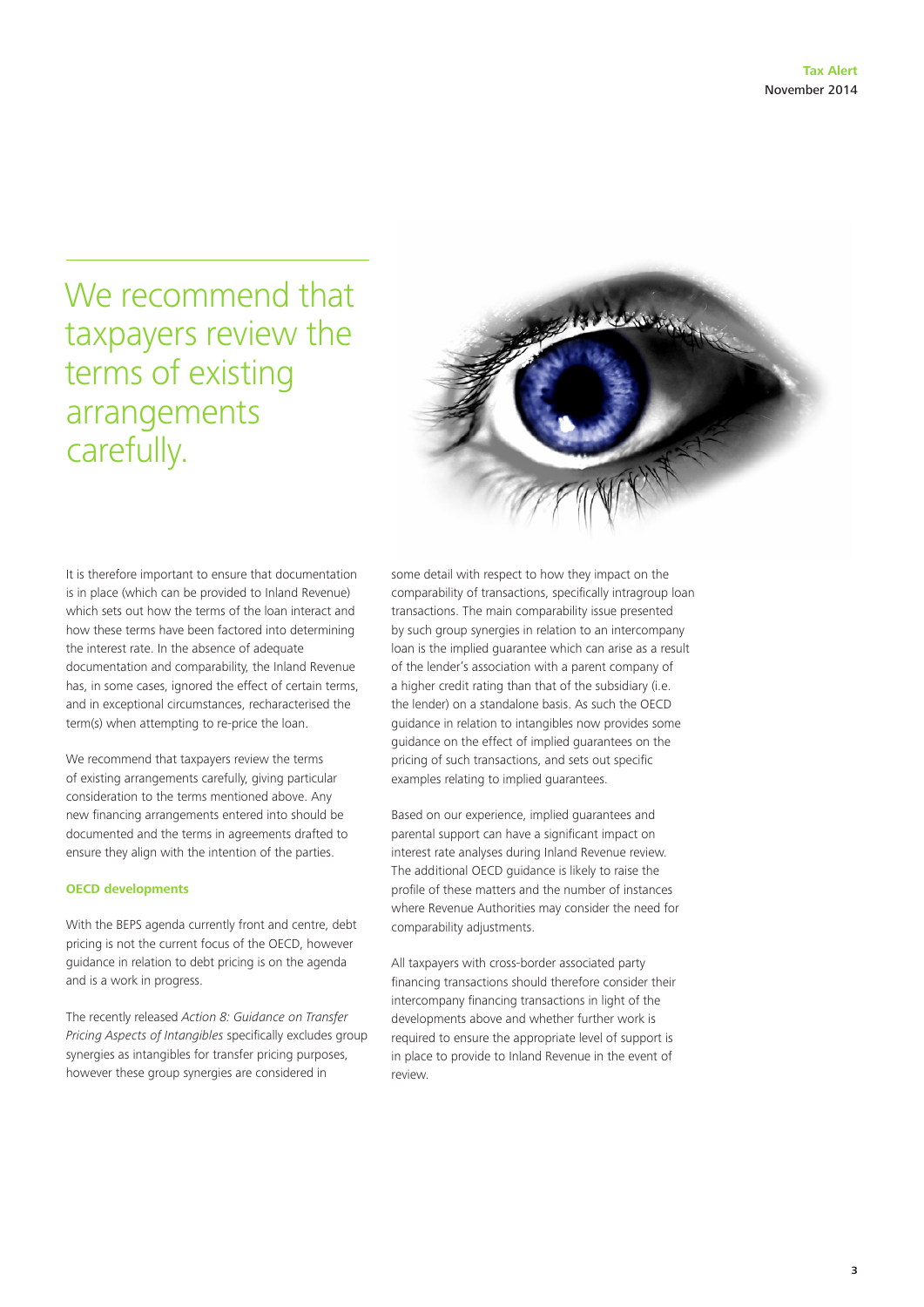

**Emma Marr** Associate Director +64 (0) 9 303 0726 emarr@deloitte.co.nz



Matthew Scoltock Consultant +64 (0) 9 303 0823 mscoltock@deloitte.co.nz

### A conceptual challenge: the "common voting interests" and "control by any other means" tests for associated persons

*By Emma Marr and Matthew Scoltock*

*Concepts 124 Ltd v Commissioner of Inland Revenue1* is a curious judgment that potentially has alarming implications for entities owned by the same corporate trustee. The High Court has effectively found that two companies owned by the same corporate shareholder – acting as the trustee of two different and wholly unrelated trusts – can be "associated persons" for GST purposes on the basis of common voting interests. Given the long reach of the land taxing provisions to associated ("tainted") entities, without remedial legislative intervention the judgment could radically impact on the tax treatment of entities currently holding land on capital account.

The Court also found association on the alternative ground of "control by any other means whatsoever", but in doing so does not appear to have considered a line of relevant case law authority, and has not provided clear guidance on precisely what that test encompasses.

#### **The facts**

The facts involved a Mr Cummings who, through his company Concepts 124 Ltd (Concepts 124), purchased a block of land from Ormiston Residential Ltd (Ormiston) in 2008. The purchase price of \$8,034,750, which was nearly 10-fold more than Ormiston had paid for the same land four years earlier, was payable in 18 instalments. Between July 2008 and October 2009, 17 instalments of the purchase price were paid by Concepts 124 via journal entries, amounting to \$7,191,000. As Ormiston was not GST registered, it had no liability to account for GST in respect of the instalments paid by Concepts 124. Concepts 124, however, was GST registered. An asymmetry therefore arose, as Concepts 124 was entitled to claim GST input credits equal to one-ninth of the purchase price paid at that point, or \$799,000.

A diagram depicting the ownership structure in respect of Concepts 124 and Ormiston is set out below. On the face of it, Mr Cummings owned 100% of both Concepts 124 and Ormiston via intermediate holdings companies, Working Concepts Ltd and Flatbush Holdings Ltd (Flatbush). Mr Cummings was the sole director of all of the corporate entities.

Flatbush held the shares in Ormiston as to 75% on trust for the Flatbush Holdings Trust – of which Mr Cummings had the sole power of appointment and removal of all trustees – and 25% for Mr Cummings personally.

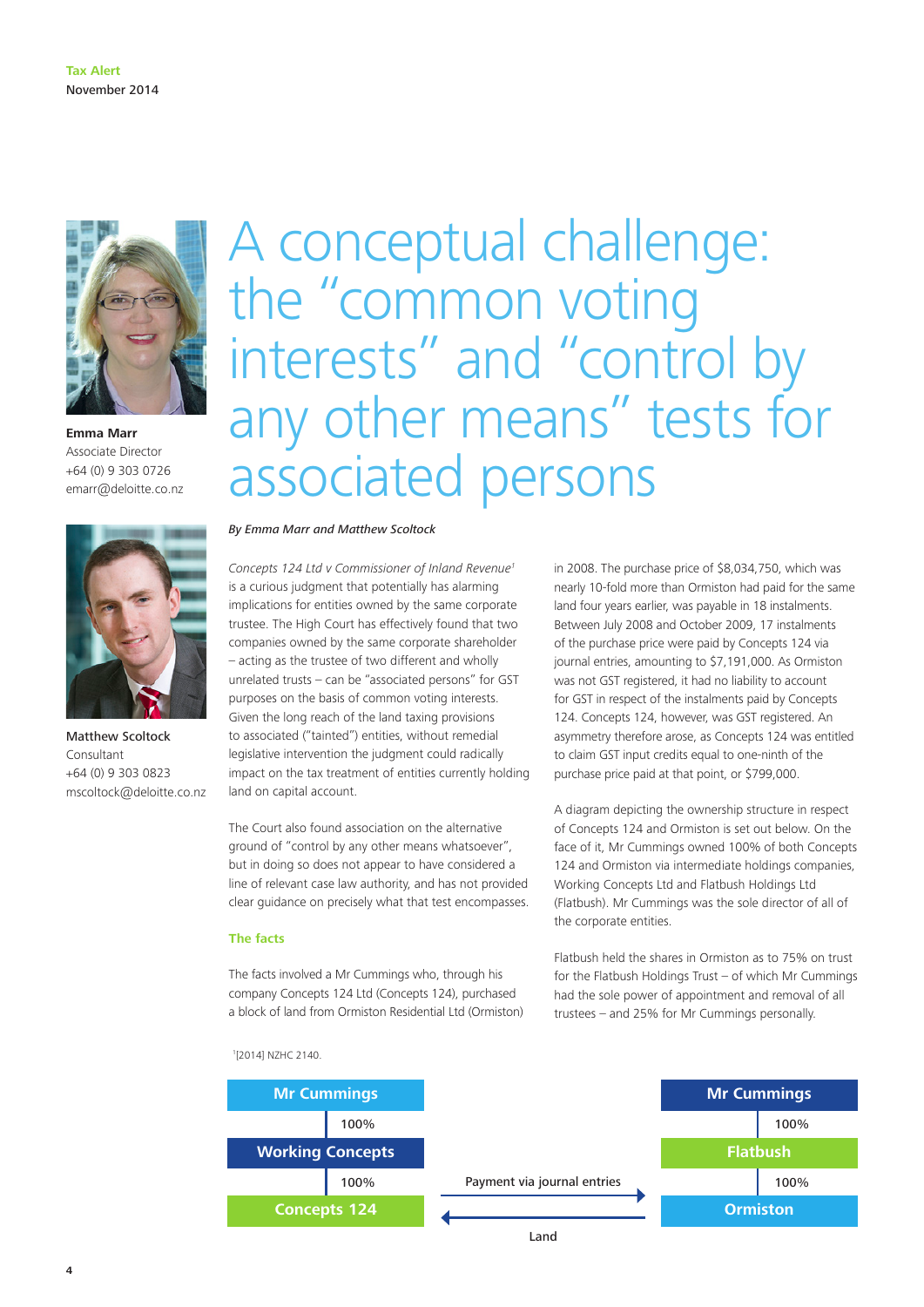

#### **The issue and applicable legislative framework**

The key question was whether Concepts 124 and Ormiston were associated persons, which would have limited the GST input credit claimable by Concepts 124 to the lowest of:

- a. The GST component of the original cost of the block of land to Ormiston (which was \$94,111.12);
- b. One-ninth of the purchase price payable by Concepts 124 to Ormiston; or
- c. One-ninth of the open market value of the block of land.

Based on the facts of the case, Justice Clifford considered that Concepts 124 and Ormiston could only have been associated if a person or group of people:

- a. held at least 50% of the voting interests in both companies (the voting interests test); or
- b. had control of both companies "by any other means whatsoever".

#### **The voting interests test**

The Commissioner of Inland Revenue (Commissioner) and Concepts 124 agreed that – as had been widely accepted up to that point in time – there was no commonality of

voting interests where shares in different companies were held by the same person but in separate capacities. While ultimate ownership of both Concepts 124 and Ormiston vested in Mr Cummings as a matter of legal title, the shares in Ormiston were held by Flatbush in a trustee capacity. As ownership for tax purposes of Ormiston could only be traced through to Mr Cummings as to 25% given the distinct personal and trustee capacities in which Flatbush held the shares in Ormiston, the Commissioner and Concepts 124 had agreed that the voting interests test was not satisfied. This is consistent with the Commissioner's published view on whether, in the context of the "associated persons" test in the GST legislation, a person acting in their capacity as a trustee of a trust is acting in a different capacity from when they are acting in their personal capacity<sup>2</sup>.

Interestingly, Justice Clifford disagreed, and took an approach at odds with this. After traversing the legislative history in some detail, Justice Clifford concluded that common legal ownership of different companies is sufficient on its own to establish association on the basis of common voting interests. His Honour concluded that "where…control is being determined, there is no reason not to attribute control to the (personal) shareholders of a company that holds shares in another company on trust". Justice Clifford was ultimately of the view that a distinction based on separate personal and trustee capacities was neither rational nor grounded in the legislative history. >>

<sup>2</sup> Refer to "QB 07/03 Trustees in the context of the Goods and Services Tax Act 1985: does a separate trustee capacity and personal capacity exist and do separate trustee capacities exist for trustees of multiple trusts?", in which the Commissioner states that: "Case law also recognises that a person's capacity as a trustee of a particular trust is separate from their capacity as a trustee of any other trust (*Fraser v Murdoch* (1880-81) LR 6 App Cas 855; *Commissioner of Taxes v Trustees of Joseph (deceased)* (1908) 2 NZLR 1085; 10 GLR 556; Case 98 (1951) 1 CTBR (NS) 423)."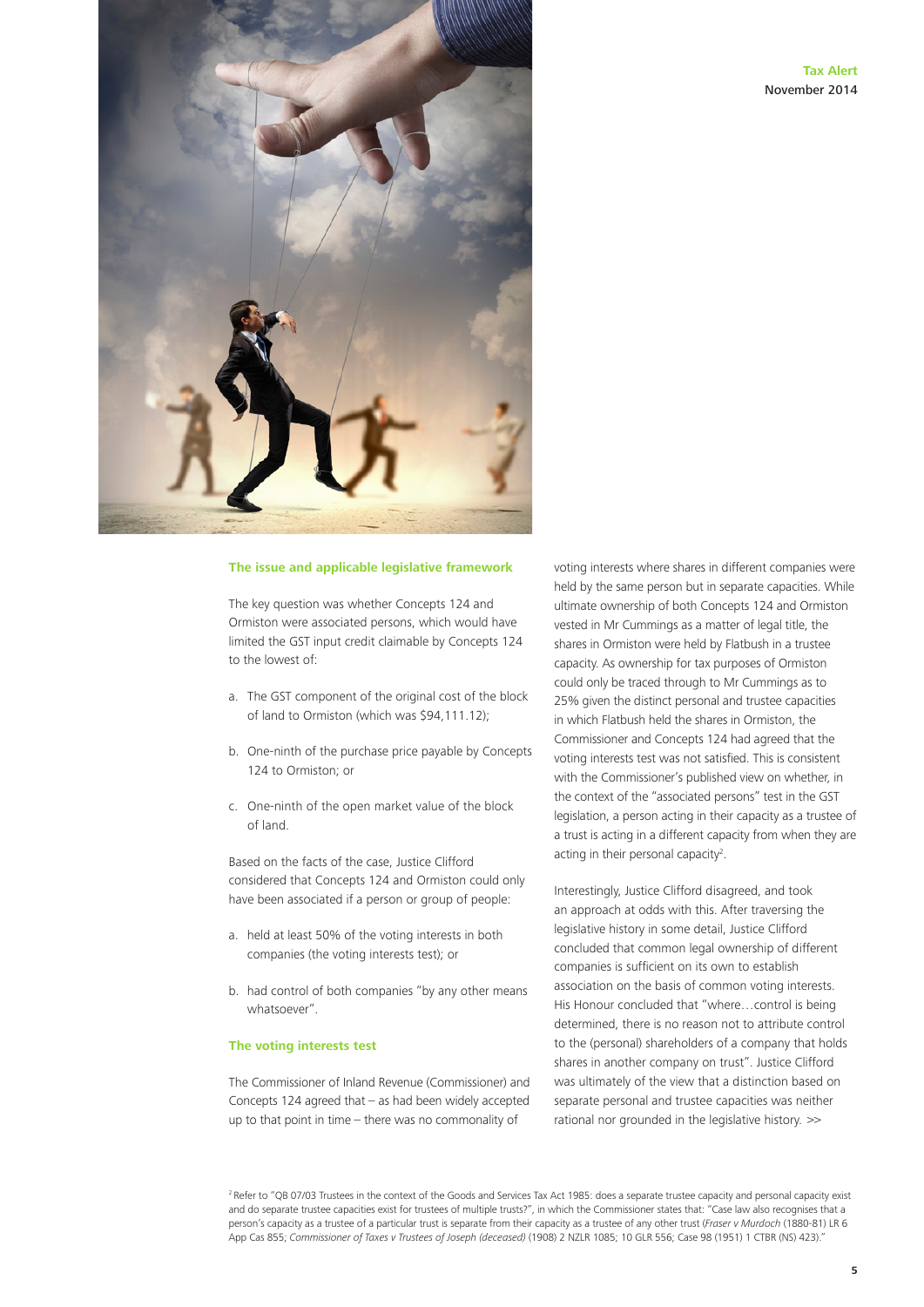

Accordingly, Justice Clifford found that Concepts 124 and Ormiston were associated persons for GST purposes, meaning that Concepts 124's GST input credit was limited as described above.

#### **Our thoughts**

It is questionable whether this outcome was driven by the fact that, in reality, Mr Cummings was "running the show". When viewed in that light, a conclusion that Concepts 124 could nevertheless claim GST input credits based on a purchase price that was significantly higher than Ormiston's original acquisition cost, and that was effected via journal entries, perhaps did not seem appropriate. In addition, a finding that Concepts 124 and Ormiston were not associated due to an ownership structure involving distinct personal and trustee shareholder capacities may have set a precedent for similar claims by other taxpayers, with equally (or more) material fiscal consequences.

But here's the problem. Disregarding personal and trustee capacities – that is, effectively saying that the only question is what name is on the share register – would mean that every company whose shares are held by the same corporate trustee would, strictly speaking, be associated. So two companies beneficially owned by people who have never met, have nothing to do

with each other and who are linked solely because of the identity of a common corporate trustee (which will clearly hold both companies in distinct, wholly unrelated capacities) would be associated on that basis. What if, for example, one of those companies happens to be a property developer, while the other invests in property on capital account for long-term rental yield? Any gains derived by the property investor could, by virtue of its association with the property developer, be treated as taxable due to the tainting rules.

So, what's the fix? *Concepts 124* is, after all, the law. What's more, we understand that no appeal from the High Court's judgment has been filed. So the only real way to correct what must be viewed as an anomalous outcome is through a carefully drafted remedial legislative amendment that draws an appropriate distinction between personal and trustee capacities when ascertaining association. Given the potential outcome where no association is established on black letter law grounds (refer above, in a GST input credit context), perhaps consideration will need to be given to a targeted specific anti-avoidance rule or appropriate published guidance regarding the application of the general anti-avoidance rule in an associated persons context (although it is noted that the Commissioner's Interpretation Statement on section BG 1 of the Income Tax Act 2007 already addresses this to some extent).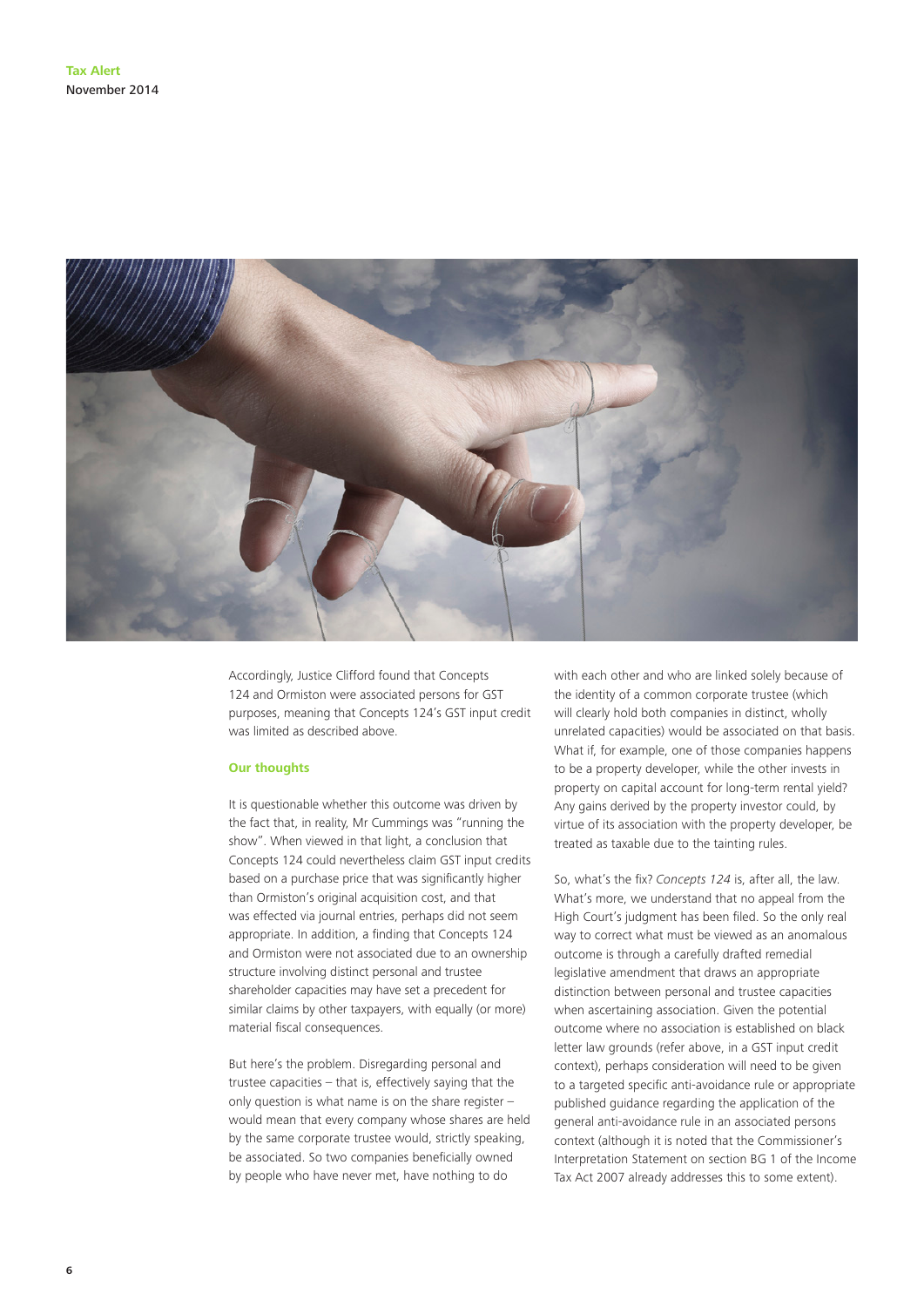### Little guidance on the meaning of "control by any other means whatsoever" can be gleaned from the section of Justice Clifford's judgment dealing with this test.

The outcome certainly warrants urgent attention from policy officials to re-establish certainty in this area and identify an appropriate remedial solution.

#### **Control by any other means whatsoever**

Perhaps in case an appeal eventuated, Justice Clifford also found that Mr Cummings had control of both Concepts 124 and Ormiston by "any other means whatsoever". Unfortunately, his Honour offered little reasoning to support his conclusion. Justice Clifford stated that:

*"I do not think that the section requires the "any other means whatsoever" to be the same means for each of the two companies in question. By my assessment, that would be an overly strained interpretation of the provision, and one not required to give it efficacy. The "any other means whatsoever" by which Mr Cummings controlled each of Concepts 124 and Ormiston is, in this context, the combination of Mr Cummings' voting interests in Concepts 124 and of his ownership and control of Flatbush, and his power of appointment and removal of trustees under the FBH [Flatbush Holdings] Trust Deed."*

#### **Our thoughts**

Little guidance on the meaning of "control by any other means whatsoever" can be gleaned from the section of Justice Clifford's judgment dealing with this test. As an initial observation, his Honour's conclusion appears to be contrary to his statement earlier in the judgment, where he found that:

*"…if I had agreed with the approach taken by the Commissioner, I would also have agreed with Concepts 124 that, here, the control the Commissioner pointed to, based on share ownership, would not be a means of control "by any other means whatsoever".*

If control based on share ownership should not properly be regarded as "any other means" for the purposes of the test, then it is hard to understand why a combination of factors including voting interests could have been relevant to Justice Clifford's finding that Mr Cummings controlled both Concepts 124 and Ormiston by any "other" means whatsoever.

Unfortunately, Justice Clifford's reasoning is unlikely to provide meaningful guidance in relation to this test of association. Perhaps given the context in which this alternative finding was made, his Honour's judgment does not set out any clear "test" or "rule" as to how "control by any other means whatsoever" should ordinarily be ascertained. His analysis does appear limited to *Concepts 124's* particular facts, and does not clearly articulate the exact "combination" of factors that would necessarily constitute "any other means".

His Honour's approach is also inconsistent with – and does not appear to appropriately take into account – well-established and significantly persuasive case law authority that had settled the meaning of control by any other means in this context, such as *British American Tobacco Company Ltd v IRC* [1943] AC 335 (HL). That meaning has been accepted by the Commissioner (*Tax Information Bulletin* Vol. 2 No. 3, Appendix D (October 1990)), and the Commissioner's policy officials have stated that that case law provides the appropriate guidance (Officials' Report on the Taxation (International Taxation, Life Insurance, and Remedial Matters) Bill).

The "control by any other means whatsoever" test arguably therefore remains somewhat elusive in terms of how it should be considered or applied on a more generic basis, and where facts are not identical to those in *Concepts 124*.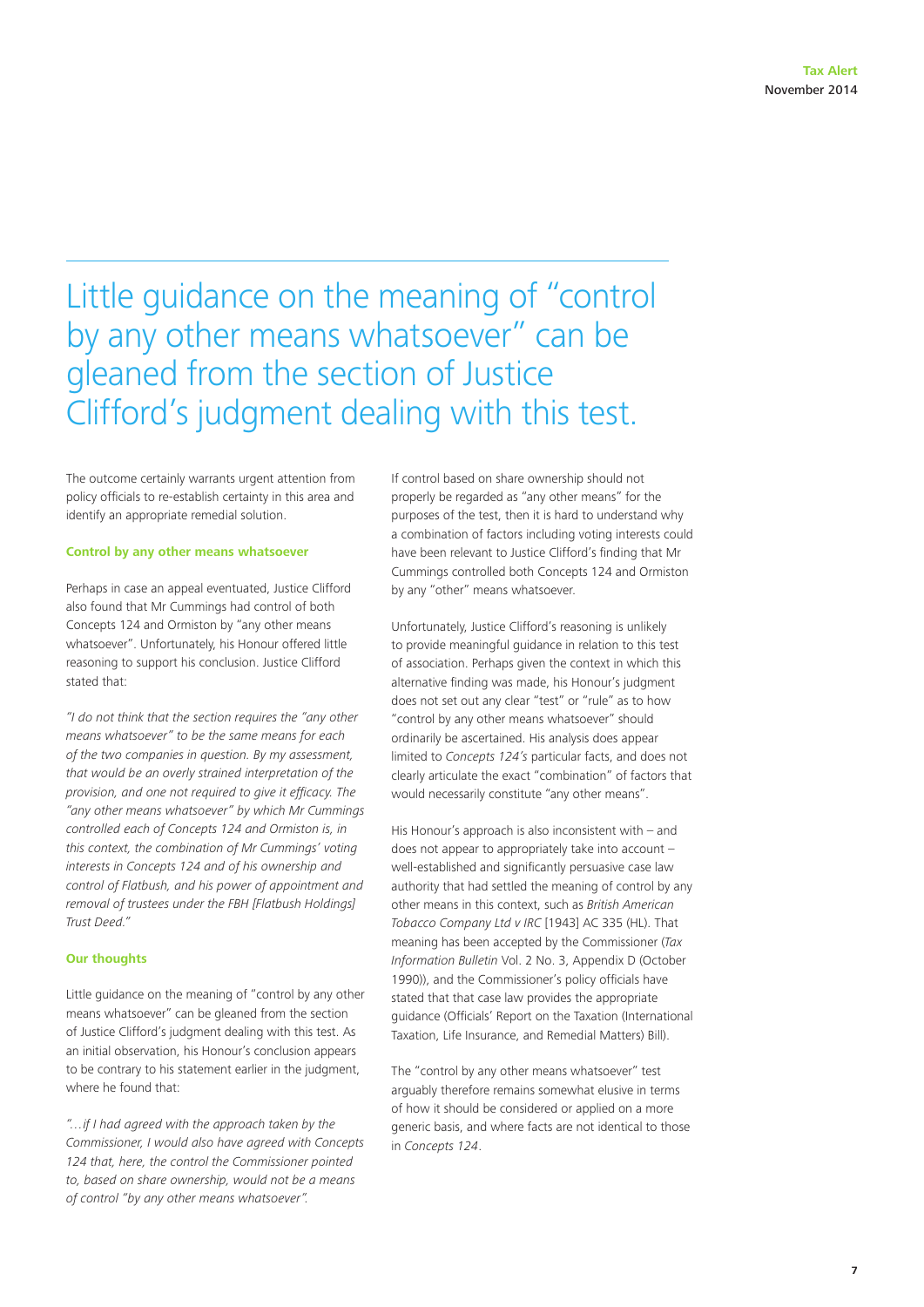### Inland Revenue releases final guidance on three avoidance scenarios

Last month, Inland Revenue released the finalised Question We've Been Asked (QWBA), QB 14/11: Income tax - Scenarios on tax avoidance. This QWBA applies section BG 1 (the tax avoidance provision in the Income Tax Act 2007) to three scenarios concerning interest deductions, look-through companies and substituting debentures.

A fourth scenario about debt capitalisation was included in the earlier draft of this item issued in May of this year. At this time, the Commissioner is still considering the issues raised by that scenario. The Commissioner has revised her opinion on the substituting debenture scenario, concluding that tax avoidance does not arise. The Commissioner has also commented further on the alternative facts of scenario 2 where it is contemplated that a company be wound up at the time of election into the look-through company regime. The scenarios and final outcomes are summarised as follows:

#### **Scenario 1 - Interest deductions where shareholder loans replaced**

*Company A is wholly owned by a family trust. The trust has advanced \$1m in shareholder loans to Company A. Company A borrows funds from a third party lender to repay the shareholder loans. Trust assets are used as security for the third party loan.*

The Commissioner's view is that without more, s BG 1 would not apply to this arrangement.

#### **Scenario 2 - Look through company (LTC) election**

*Company B is owned equally by two family trusts. One of the trusts operates a farming business that is expected to incur losses for tax purposes in the future. Company B is operating a profitable business and has built up significant reserves (both tax paid and untaxed). The Directors of company B elect look-through company* 

*status for the company and resolve to distribute all reserves as dividends once the LTC election takes effect. The existing reserves of Company B are distributed to the shareholders in the first year after attaining LTC status. This arrangement means that the company's existing fully imputed reserves are not taxed at any more than the company tax rate where distributed to shareholders on a higher marginal tax rate.*

The Commissioner's view is that s BG 1 would not apply to this arrangement.

However, the Commissioner considers section BG 1 would potentially apply if at the time of electing LTC status, Company B's directors had contracted to sell the company's business and resolved to liquidate the company and distribute the surplus assets to shareholders. Whilst the outcome is the same as the draft version of the QWBA, the commentary and reasoning has been updated with the Commissioner concluding that Parliament intended that the election into the LTC regime and effects of the regime are to apply over time as LTCs continue to operate and carry out transactions with tax impacts. The Commissioner considers that it is strongly arguable that this arrangement is outside Parliament's contemplation for the dividend rules, the LTC regime and how the Act should apply to a company that is winding up.

#### **Scenario 3 - Substituting debentures**

*Company C is jointly owned by a New Zealand shareholder and unassociated foreign shareholder. Company C is funded by a combination of ordinary shares, non-participating redeemable shares and interest bearing shareholder debt (issued in proportion to the ordinary shares). On the occurrence of an insolvency type event Company C can convert the shareholder debt to shares having a net asset value equal to the face value of the loan.* >>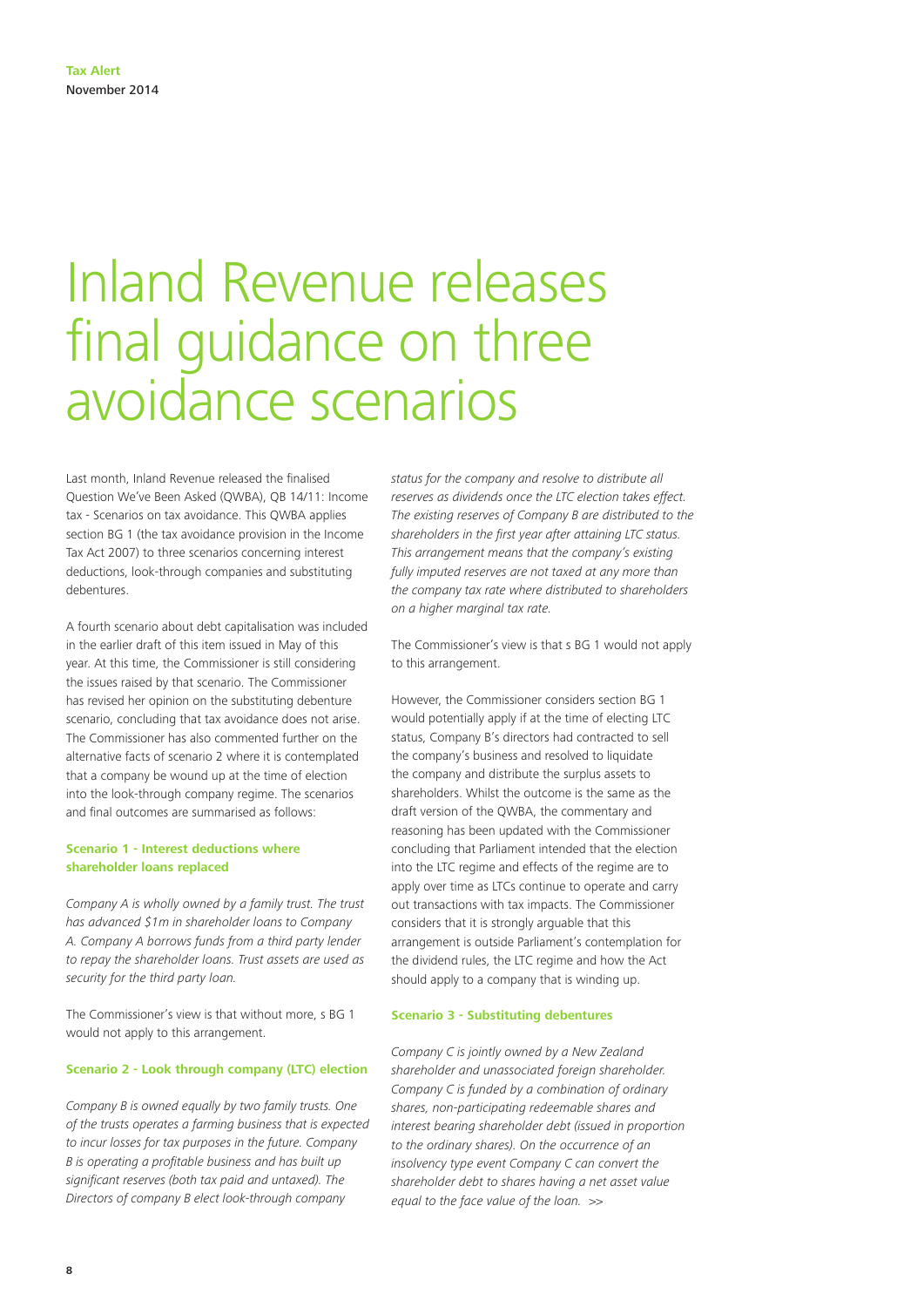The CIR now accepts that section BG 1 would not apply to this arrangement noting that the analysis solely focuses on the potential circumvention of the substitution debenture rule and does not consider BG 1 in relation to the financial arrangement rules or other tax implications of the arrangement.

It should be noted that the substituting debenture rule has been repealed with effect from 1 April 2015. Nonetheless this example illustrates the application of section BG 1 where a provision's purpose has become less clear over time.

For further information about these scenarios please contact your usual Deloitte advisor.

# New Zealand to join global crackdown on tax evasion

On 29 October 2014, Revenue Minister Todd McClay announced New Zealand's timetable for participation in the global automatic exchange of information aimed at cracking down on tax evasion. The measure is part of the base erosion and profit shifting project and follows an endorsement by the G20 Finance Ministers of a standard automatic exchange agreement. Earlier, New Zealand, along with all OECD countries, had joined in the general declaration of support for the move.

Automatic exchange of information involves the systematic and periodic transmission of "bulk" taxpayer information between countries. It can provide timely information on non-compliance where tax has been evaded either on an investment return or the underlying capital sum, even where tax administrations have had no previous indications of non-compliance.

#### The **[Standard for Automatic Exchange of Financial](http://www.oecd-ilibrary.org/fr/taxation/standard-for-automatic-exchange-of-financial-account-information-for-tax-matters_9789264216525-en)  [Account Information in Tax Matters](http://www.oecd-ilibrary.org/fr/taxation/standard-for-automatic-exchange-of-financial-account-information-for-tax-matters_9789264216525-en)** calls on

governments to obtain detailed account information from their financial institutions and exchange that information automatically with other jurisdictions on an annual basis. The Standard provides for annual automatic exchange between governments of financial account information, including balances, interest, dividends, and sales proceeds from financial assets, reported to governments by financial institutions and covering accounts held by individuals and entities, including trusts and foundations. It sets out the financial account information to be exchanged, the financial

institutions that need to report, the types of accounts and taxpayers covered, as well as common due diligence procedures to be followed by financial institutions.

Australia, holding the G20 Presidency this year, announced their implementation timetable in September 2014. New Zealand intends to align its timetable with Australia's. This means compliance by financial institutions will be voluntary from 1 January 2017 but mandatory from 1 January 2018. The first reporting of financial information to Inland Revenue would begin on 1 January 2019, and that information would first start to be exchanged with tax treaty partners from September 2019.

Mr McClay says New Zealand is firmly supportive of this global move to counter evasion. "Tax evasion respects no borders so global co-operation is the way to combat it. Sharing information is a powerful weapon in that fight".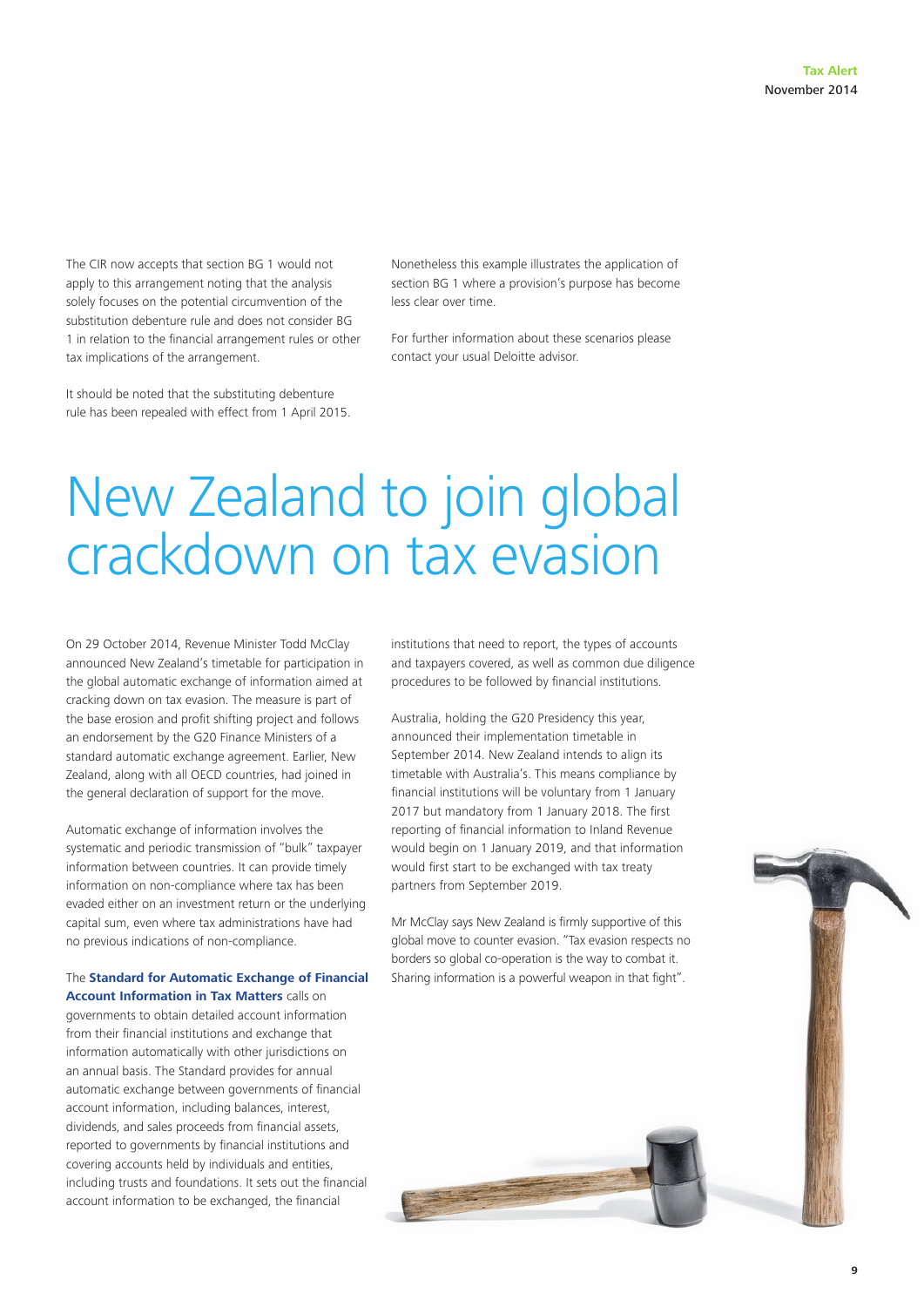# BEPS update – discussion drafts on actions 7 and 10 released for comment

In the past week the OECD has released two further discussion drafts for public comment.

#### **BEPS Action 7: Preventing the Artificial Avoidance of PE Status**

On 31 October 2014 the OECD released a **[discussion](http://www.oecd.org/ctp/treaties/action-7-pe-status-public-discussion-draft.pdf)  [draft](http://www.oecd.org/ctp/treaties/action-7-pe-status-public-discussion-draft.pdf)** on Action 7 of the BEPS Action Plan. Comments on this draft close on 9 January 2015.

This action plan stresses the need to update the treaty definition of permanent establishment (PE) in order to prevent abuse of the threshold.

This document includes the preliminary results of the work carried out with respect to the strategies identified and options for dealing with this issue. It also includes proposals for changes to the definition of a PE found in the OECD Model Tax Convention. Issues identified include:

- Artificial avoidance of PE status through commissionaire arrangements and similar strategies
- Artificial avoidance of PE status through the specific activity exemptions
- Splitting-up of contracts
- Insurance
- Profit attribution to PEs and interaction with action points on transfer pricing.

For further information, a Deloitte Global Tax Alert with our thoughts on this document can be found **[here](http://www2.deloitte.com/content/dam/Deloitte/global/Documents/Tax/dttl-tax-alert-oecd-051114.pdf)**.

**BEPS Action 10: Proposed Modifications to Chapter VII of the Transfer Pricing Guidelines Relating to Low Value-Adding Intra-Group Services**

On 3 November 2014 the OECD released a **[discussion](http://www.oecd.org/ctp/transfer-pricing/discussion-draft-action-10-low-value-adding-intra-group-services.pdf)  [draft](http://www.oecd.org/ctp/transfer-pricing/discussion-draft-action-10-low-value-adding-intra-group-services.pdf)** in relation to Action 10 – Transfer pricing and other high-risk transactions. Comments on this draft close on 9 January 2015.

The document proposes modifications to Chapter VII of the Transfer Pricing Guidelines relating to low valueadding intra-group services. It reduces the scope for erosion of the tax base through excessive management fees and head office expenses.

The proposed approach to reducing the scope for erosion of the tax base through excessive management fees and head office expenses:

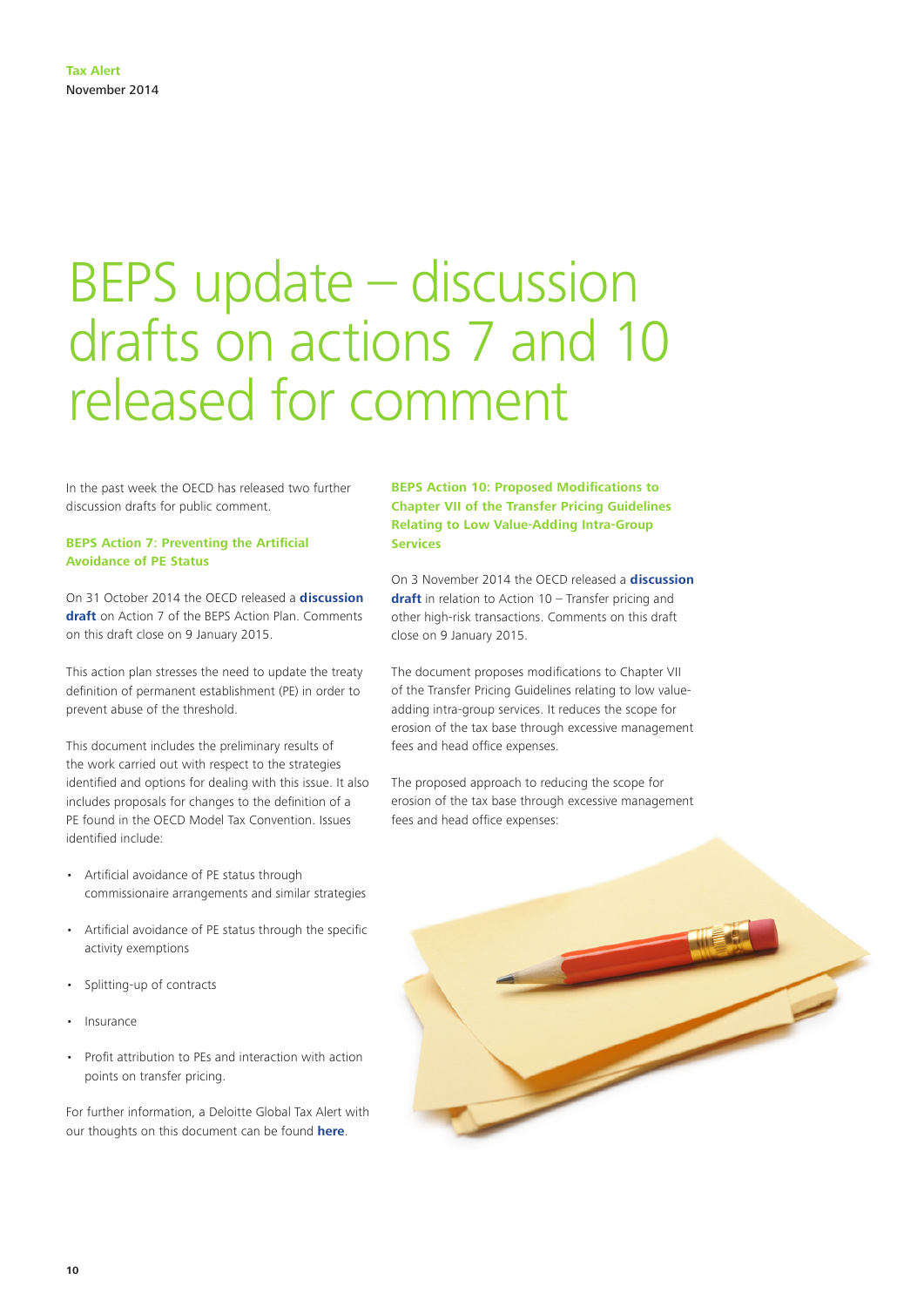

- Identifies a wide category of common intra-group services fees which command a very limited profit mark-up on costs;
- Applies a consistent allocation key for all recipients; and
- Provides greater transparency through specific reporting requirements including documentation showing the determination of the specific cost pool.

In particular, the main aspects of this discussion document include:

A standard definition of low value-adding intra-group services;

- Clarifications of the meaning of shareholder activities and duplicative costs, specifically in the context of low value-adding intra-group services;
- Guidance on appropriate mark-ups for low valueadding intra-group services;
- Guidance on appropriate cost allocation methodologies to be applied in the context of low value-adding intra-group services;
- Guidance on the satisfaction of a simplified benefit test with regard to low value-adding services; and
- Guidance on documentation that taxpayers should prepare and submit in order to qualify for the simplified approach.

The document proposes modifications relating to low value-adding intra-group services. It reduces the scope for erosion of the tax base through excessive management fees and head office expenses.

This draft seeks to achieve the necessary balance between appropriate charges for low value-added services and head office expenses and the need to protect the tax base of the payor countries.

For more information, please contact your usual Deloitte advisor.